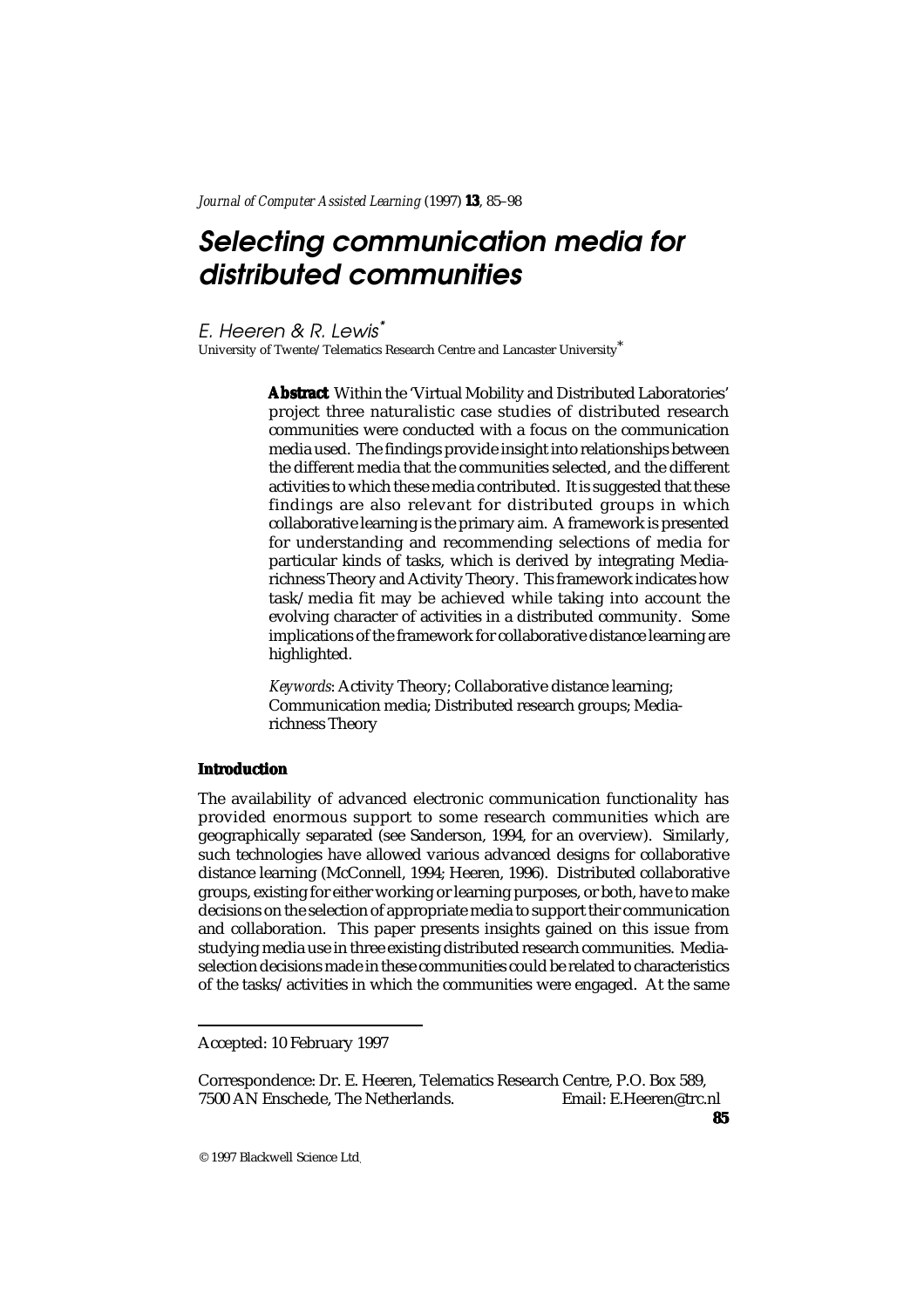time it was observed that these selections needed to evolve according to temporal, dynamic shifts in the community which might be self-imposed or responsive to external demands. These relationships may be usefully modelled by integrating Media-richness Theory with Activity Theory. Activity Theory with its rich, holistic perspective on human activity provides context for concrete Media-richness Theory considerations. The result is a more comprehensive and applicable framework within which to explore further the design principles for distributed community support environments.

The first part of the paper introduces the 'Virtual Mobility and Distributed Laboratories' (VMDL) research project and the three naturalistic case studies conducted within this project. Then the relevant concepts of Activity Theory will be described, followed by those of Media-richness Theory, and thirdly an integration of these two theories will be suggested. Along the way, findings from the case studies will be used for illustration. The concluding section addresses the applicability of these theories to distributed learning groups.

## **Studying media use in distributed research communities**

In Europe, distributed research communities have become of particular interest since the European Commission has stimulated collaborative pan-European research. Such international project groups are often inter-disciplinary and include partners from both university and business. The rational for and motivation of such communities have been studied by Hughes and Christie (1995). Pan-European mobility of researchers is a related topic of interest.

In this context the VMDL project was supported by the European Commission under the DGXII programme 'Human Capital and Mobility'. Researchers from different disciplines relevant to the area of CSCW and from four institutions distributed over Europe formed the VMDL project team. The team functioned as a distributed research community itself. It set out to explore conditions necessary to support distributed research communities, with a special focus on the use of communication media (Lewis & Collis, 1995). The project approach could be characterised as naturalistic and exploratory. It partly took the form of action research, as the partners applied the research methodologies to their own functioning, and iteratively and reflexively piloted the outcomes of the research.

The research was centred around the question: What factors influence the success of a distributed research community?

- where success was defined idiosyncratically, from the perspective of the individual both personally and as a community member, as the success of the community related to individual and group motivations;
- where factors related primarily to communication media, and to interactions of communication media with other factors, especially organisational structure of the community, nature of the research task, and member characteristics;
- where the distributed research communities considered closely were those which met occasionally face-to-face, and between face-to-face sessions continued working and communicating via, mostly simple, electronic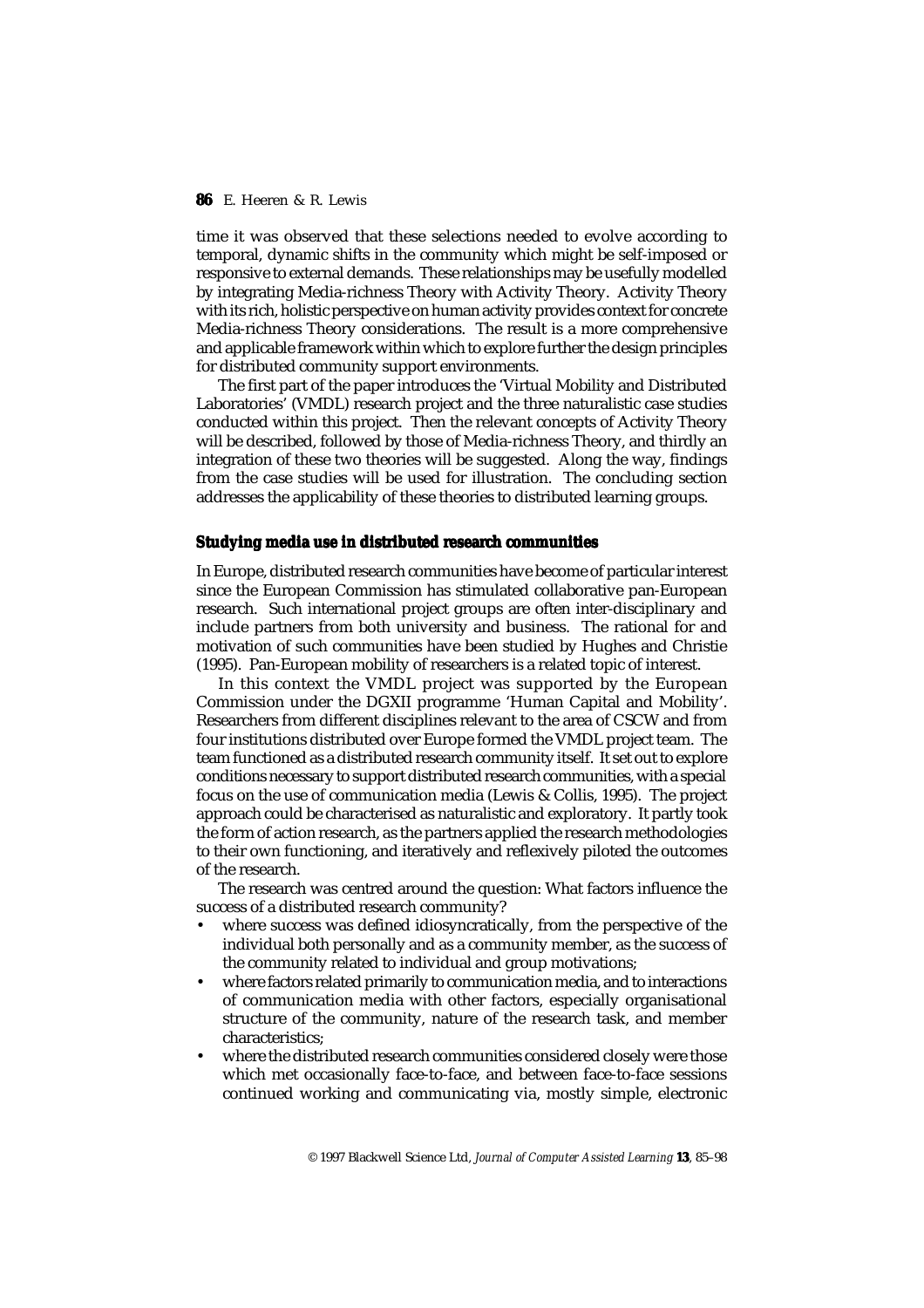communication channels — which is how most EC-project teams and many other distributed research groups work.

Communication media were defined as communication channels comprising both the technical means of communication and the method or structure of communication. Following this definition, face-to-face meetings were considered as a medium as well. Communication media were explored with a focus on:

- 'within media' referring to the characteristics, methods and effectiveness of a particular communication medium;
- 'between media' focussing on the complementarity of various communication media used;
- 'over time' referring to the changes of the use and effectiveness of media over time, both 'within media' and 'between media'.

## **The case studies**

Three distributed research teams were selected for study due to the wide variation in their tasks, composition, management structure and life-span:

- *Case 1: the VMDL Community.* The VMDL project team had about 15 members from three universities and an independent research lab in four different countries, and was structured as a network of junior and senior researchers plus a project leader, all working closely together. It had an open, learning-oriented task, an evolving work structure, and a life-span of 14 months.
- *Case 2: the European Project Group.* This was an EC Third Framework DG XIII education and training project team involving five partners and about 30 researchers. Researchers collaborated locally, and were, both individually and as subteams, engaged in on-going communication and negotiation within the whole group. The group had a pre-defined task, a work-package structure, a project leader and work-package leaders, and a tight time schedule of 17 months.
- *Case 3: the Community of Physicists.* A group of about 40 physicists from a number of research institutes in Europe and North-America were involved in a long-term collaboration (over 10 years) on preparing and conducting a series of experiments. Local teams with a leader each worked on subtasks; they communicated with other teams to coordinate efforts, exchange results, and discuss future plans as necessary.

Data from these communities were collected through in-depth interviews conducted face-to-face, and document analysis. An additional data source was the record of interactions in a computer conference which was the main communication medium in the VMDL Community. Finally, the VMDL team was actively engaged in on-going reflective self-analysis and piloting of intermediary findings and ideas, discussions about which also served as data. Based on the case studies, three 'cross-case' analyses were carried out under specific themes drawn from the factors identified by the VMDL project team in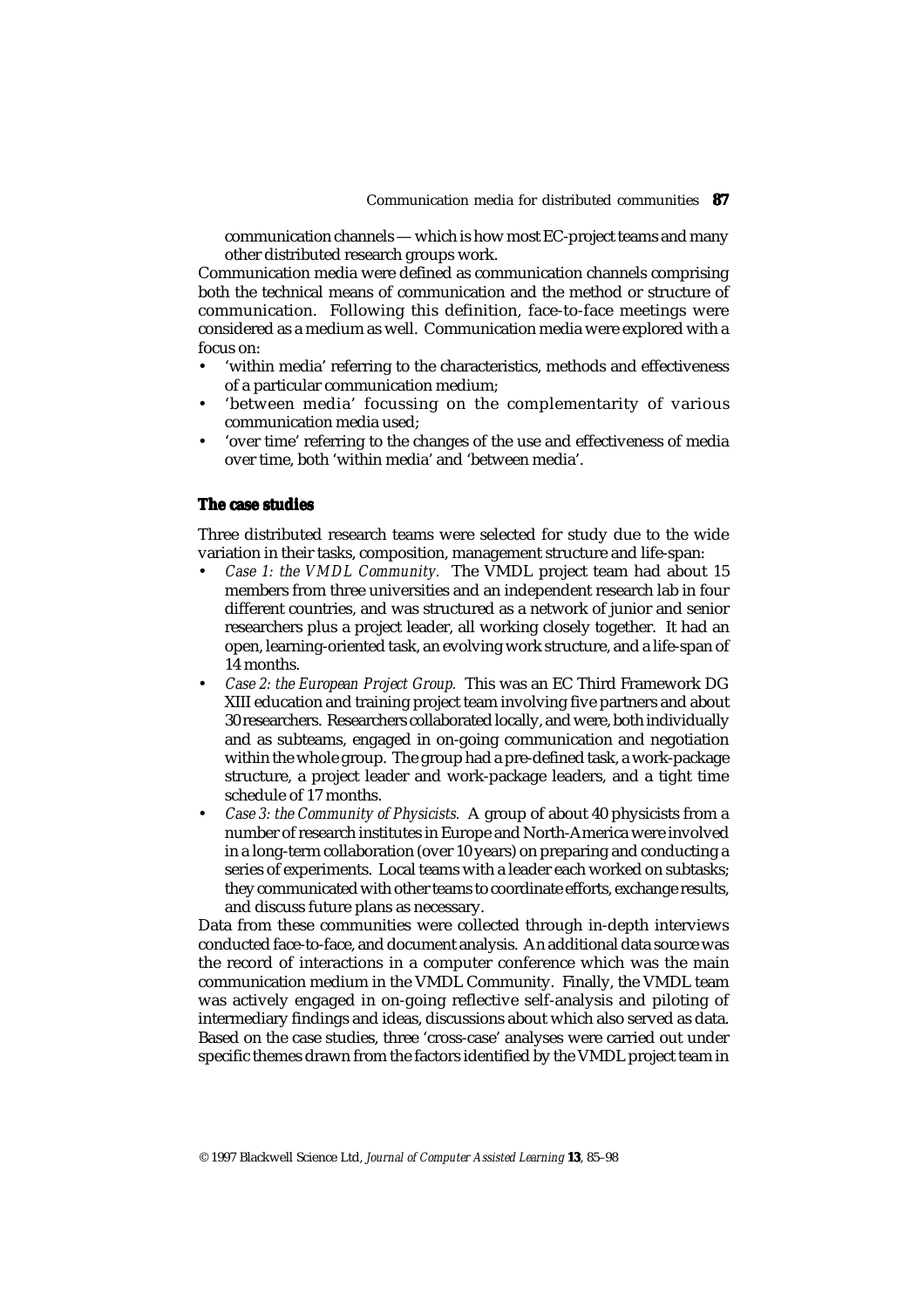addressing its overall research question:

- management and organisation of the community;
- the nature and stages of the research task;
- individuals and their engagement in the community.

It is the second of these which is the subject of this paper.

## **Observations on media selection**

A major insight from the case studies was the importance of being able to use multiple media (see also Linard, 1995, for a similar finding). For the communities studied, these media included e-mail, computer conferencing, file transfer, fax, telephone, audio conferencing, video conferencing, and face-to-face meetings.

The foci 'within-media', 'between-media', and 'over time' were helpful in revealing interesting patterns. All communities preferred to use — and did use — different communication media for doing different things. These preferences changed over time, for reasons that could be related to changes in the nature of the tasks that were carried out while using the media. Furthermore the communities appeared to change the structure or the use of a single medium over time — again related to the changing nature of their tasks. The data revealed certain characteristics of each medium and allowed a comparison of media to be made (Table 1).

| <b>Related Media</b>                                                   | <b>Character of Relationship</b>                                                                                                                                                         |
|------------------------------------------------------------------------|------------------------------------------------------------------------------------------------------------------------------------------------------------------------------------------|
| Open computer conferencing<br>— formal face-to-face meeting            | Communication in the computer conference forms an<br>important basis for decision-making face-to-face.                                                                                   |
|                                                                        | Face-to-face meetings can be used to plan the further<br>work carried out through the computer conference, and<br>make decisions on new topic structures for the computer<br>conference; |
|                                                                        | Face-to-face meetings may be used to establish criteria<br>on which to make decisions in the computer conference.                                                                        |
| Formal and ad-hoc face-to-face<br>$meeting$ — computer<br>conferencing | Face-to-face meetings can be useful for efficiently<br>developing shared understandings that could be built<br>upon in the computer conferencing.                                        |
| $Fax$ — computer conferencing<br>or e-mail                             | Fax may be used to share graphics and tables that were<br>part of texts such as report drafts, but that were more<br>complex to distribute through conferencing or e-mail.               |

Table 1. Summary of results from the VMDL community: relationships between usages of different media.

The changes in preferred task/media combinations over time observed in the case studies led to a consideration of two theories relevant to media selection in CSCW settings: Activity Theory and Media-richness Theory. Linked together, they not only appeared to function as an attractive explanatory framework for the case-study findings, but also as a guiding framework for making mediaselection decisions in distributed communities.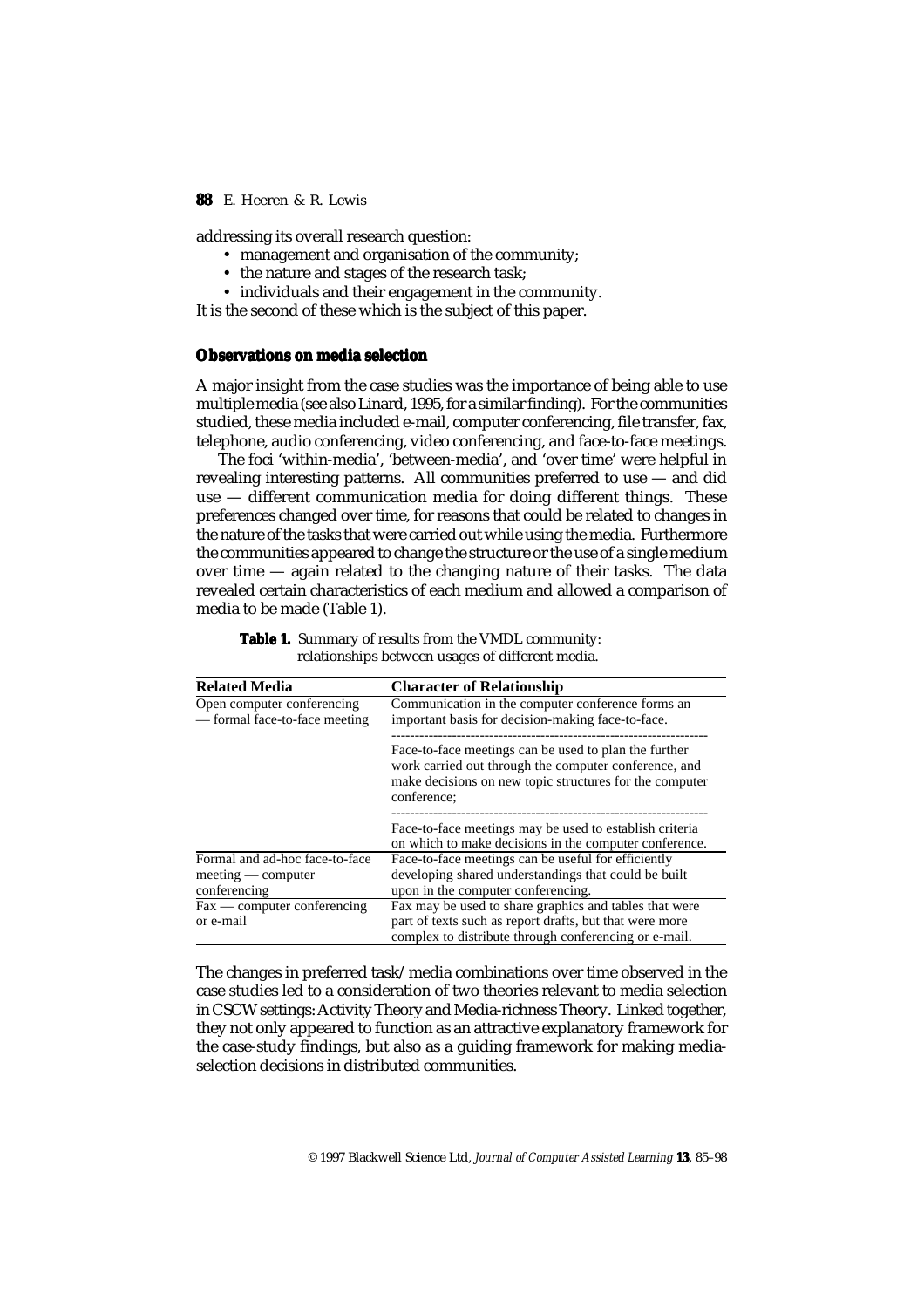## **Activity Theory: levels of focus of human activity**

Activity Theory was developed within the Russian tradition of social-cultural theoretical approaches. Activity Theory is characterised by a combination of objective (in the sense of: motivation-driven), ecological, and socio-cultural perspectives on human activity (Kaptelinin, 1996). It thus stresses intentionality, development and history of human processes, resulting in the consideration of the broad context and meaningfulness of human behaviour.

Nardi (1996) summarised the central concepts of Activity Theory. Human activity is composed of subject, object, actions, and operations. A subject is an individual or group engaged in an activity. A subject holds an object (in the sense of 'objective'), which motivates activity. Actions are goal-directed processes which the subject undertakes in line with the object, and involve routinised and unconscious behaviours: operations.

Linard (1995) described Leontiev's (1978) and Von Cranach's (1982) three hierarchical levels of human processes, each of which are related to a type of object. In the context of VMDL, the levels were interpreted as follows.

- The *intentional* level is oriented toward motives: needs, desires, or values. It is the level of global orientation which gives meaning to human processes. An example from distributed research communities is the development of a shared understanding of research questions to meet a desire to gain new insights relative to a particular research topic.
- The *functional* level is oriented to specific, conscious goals in the context of motives. It is the level of focussed organisational, planning and problemsolving processes in order to achieve a final goal or intermediate goals. An example from distributed research communities is the definition of the research methodology.
- The *operational* level is oriented to the practical conditions of actions. It is the level of practical routines which are a prerequisite to the conscious, purposeful actions at the functional level. An example from distributed research communities is the carrying out of an investigation according to the selected methodology.

As the examples above show, the intentional level provides context for the functional level, which in turn serves as a focus for the operational level. The framework is flexible, however, in that the level of a particular activity depends on the subject; for example, developing an internal communication and management structure may be quite routine for one research group, while it is a challenging activity for another.

An important characteristic of the framework is its dynamic nature, in that human processes may move from one level to another as a result of 'frustrations' relative to their objects. 'Frustrations' or contradictions may be the result of external factors changing. For example — continuing the illustration above if a problem is met in the practical routine of organising the community's communication (operational level), strategies for adapting the communication structure may be needed. Therefore a new goal is formulated, and the focus of human action moves up the hierarchy to the functional level. Once the new routine is agreed on, the action may take on an operational character again.

<sup>© 1997</sup> Blackwell Science Ltd, *Journal of Computer Assisted Learning* **13**, 85–98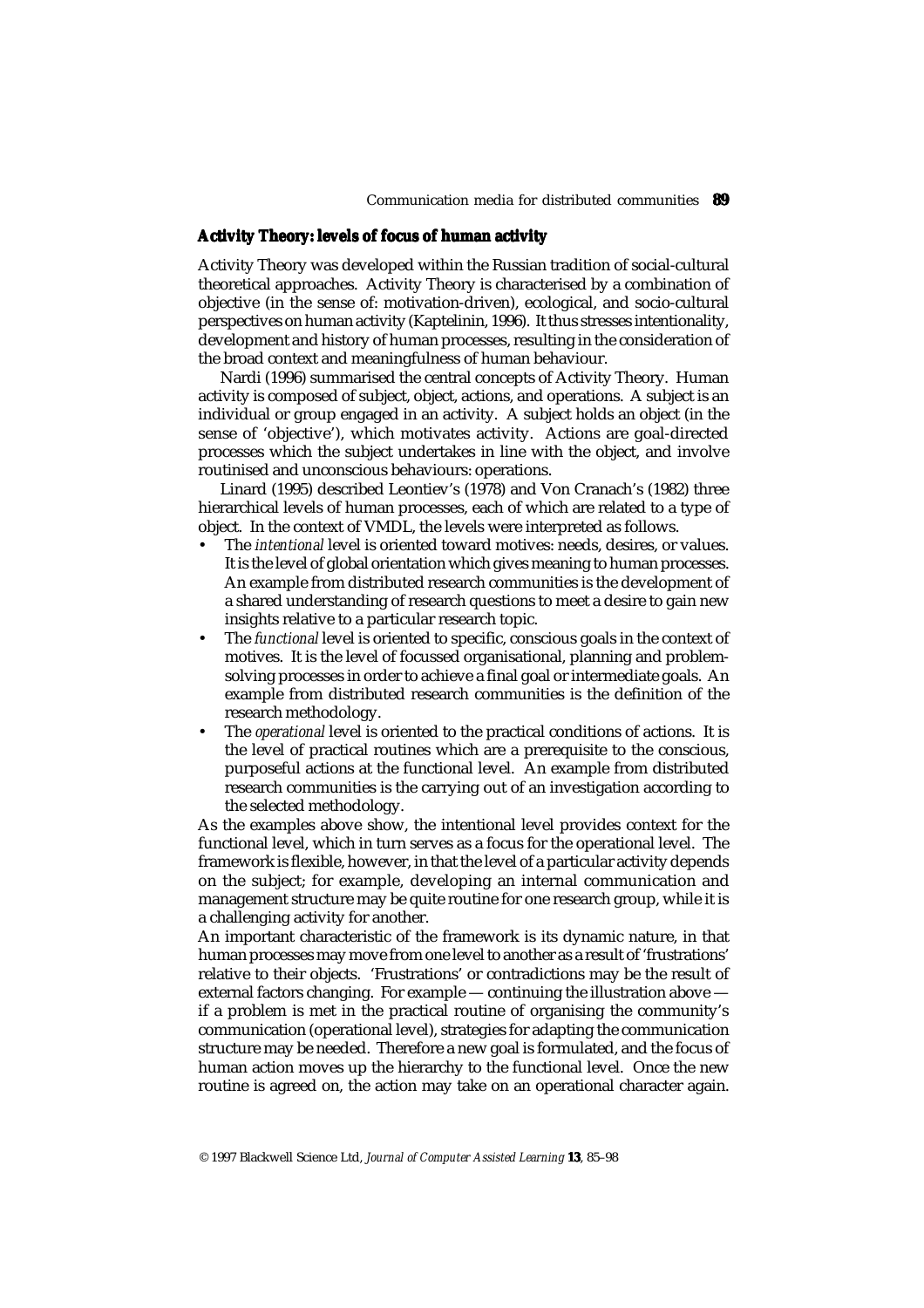Another example, observed in Case Study 1, concerns alterations in community or subgroup membership which lead to a need for renegotiation of shared understanding, for example, of the specific research question to be asked in the collaborative research.

Furthermore contradictions may be a consequence of results from various lower-, same- or higher-level processes. For example, in the European Project Group (Case Study 2) results from various local negotiations — from the perspective of the project group: at an operational level — appeared to be contradictory once their combination was considered. This led to specific goalsetting and negotiation within the whole group (functional level).

Contradictions may also result from the interconnectedness of webs of activities in real-life situations (Kuutti, 1991): each community member participates in multiple activity frameworks, including multiple communities, and developments in one activity framework may influence and lead to contradictions in others. The shifts in the focus level of human activity could, for example, follow the changes indicated in Fig. 1.



Fig. 1. Over time, the focus of human activity is at different levels.

Contradictions or 'frustrations' are thus a source for development on all three levels (Kuutti, 1991). In addition, this development provides human activity with intentionality and history which serves as a context for understanding human processes (Kaptelinin, 1996). This makes Activity Theory a rich and dynamic perspective on human activity which includes group work as occurring in distributed research and learning communities. This line of thought will be continued after considering a second conceptual framework: Media-richness Theory.

# **Media-richness Theory: task/media fit**

Daft and Lengel (1984; see also Daft, Lengel & Trevino, 1987), introduced an approach which considers information richness as a major factor in information processing and media selection by managers. They defined information richness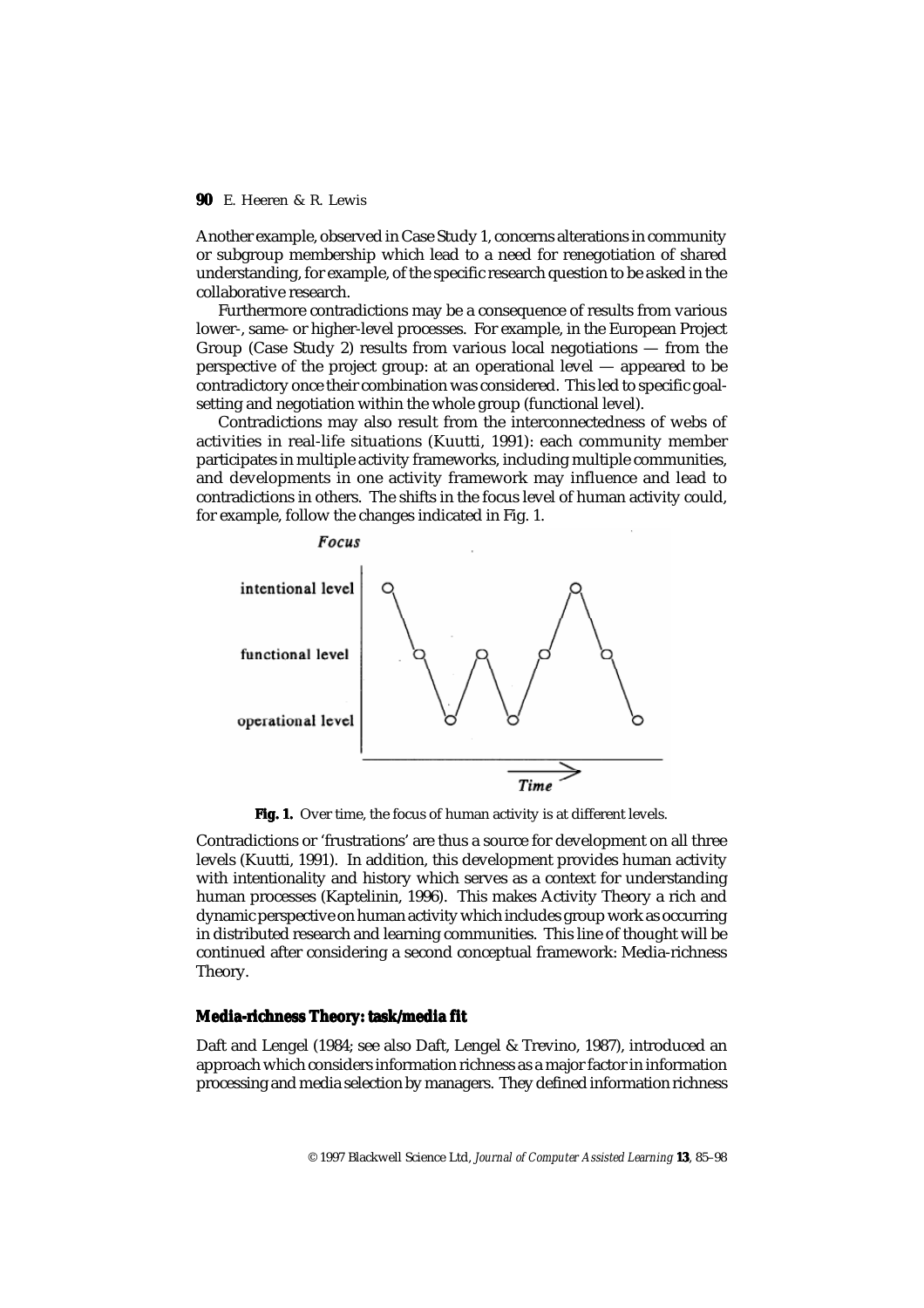as "the potential information-carrying capacity of data" (1984, p. 196), and stated that the medium used in communication deter-mines the potential richness of the information processed, and thereby the effect of a communication act.

According to this theory, media differ in their potential capacity for transmitting the meaning of information on four information-richness dimensions, so that they can be ranked from 'rich' to 'lean'. The dimensions are:

- *Interactivity* (speed of feedback). Rich media provide the opportunity for immediate feedback so that participants may adjust their messages "in response to signals of understanding or misunderstanding, questions, or interruptions" (Kraut *et al*., 1992, p. 378). Synchronous media are richer than asynchronous media in this respect.
- *Multiple cues*. Rich media allow a full range of verbal, paralinguistic, intonation, proxemic, and kinetic cues (Lim & Benbasat, 1991) to convey not only the literal content of ideas, but also intensity and subtleties of meaning (Kraut *et al.*, 1992). These 'surplus' cues are sometimes somewhat confusingly called 'social cues' (Daft *et al*., 1987; Farmer & Hyatt, 1994). Lean media put constraints on the range of cues that may be used in communication. Face-to-face meetings are rich media in this respect, while text is lean.
- *Language variety* addresses the range of meaning that language symbols may convey (Farmer & Hyatt, 1994). Numbers convey greater precision of meaning than natural language (Daft *et al*., 1987); and visual or graphic symbols carry a greater range of interpretations (Daft & Lengel, 1984). Higher-variety languages are not only more ambiguous, but may also be used to organise a large amount of information (Farmer & Hyatt, 1994) given that a shared understanding of the language has been established. Rich media such as video conferencing allow the use of a high variety language; lean media such as shared numeric databases restrict language use to low-variety language.
- *Social-emotional cues*, related to 'social presence'. Daft and colleagues (1987) describe rich media in this respect as media which permit communicators to have "personal feelings and emotions infuse the communication. Some messages may be tailored to the frame of reference, needs, and current situation of the receiver." (p. 358) For example, face-to-face meetings are richer than e-mail in this respect.

A medium's potential richness can be thought of as the sum of scores on each of these information-richness dimensions, though in particular settings a specific dimension may be more important than the others. In other words: 'medium richness' is defined by the information richness that a medium potentially transmits. 'Potentially' is added because the actual richness of a medium is determined by how users use it in a particular situation, which is influenced by, for example, their motivation or communication skills.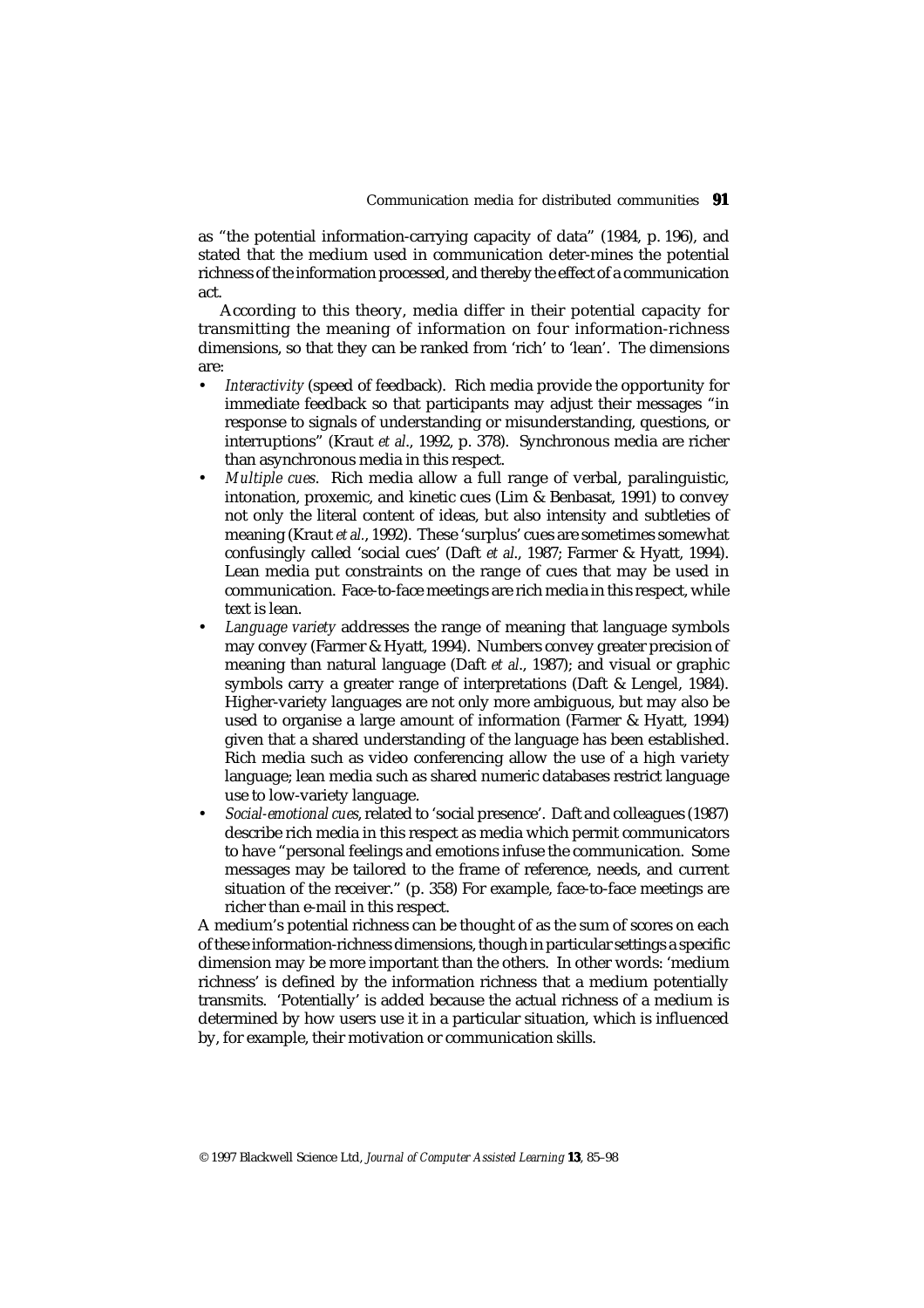Daft and Lengel (1984) further described how social systems have to process information for two purposes:

- to interpret the external environment;
- to coordinate internal activities.

These are tasks that may be characterised as involving both a particular degree of uncertainty (information is missing) and equivocality (information may be interpreted in different ways) (Daft *et al*., 1987). Two 'information tasks' are hence related to this (Daft & Lengel, 1984):

- reduction of uncertainty: transmission of a sufficient amount of information;
- reduction of equivocality: developing shared understandings of external factors and frameworks of reference.

The complexity of group tasks in terms of group members' interdependence may be viewed as determined by the amount of uncertainty and equivocality involved: complex group tasks are those for which high levels of uncertainty and equivocality have to be reduced.

The relationship between potential richness of media used for group communication as determined by the four information-richness factors outlined above, and complexity of group tasks as a matter of uncertainty and equivocality, may be summarised in a task/media-fit hypothesis as shown in Fig. 2.



**Fig. 2.** Task/media-fit hypothesis (Heeren, 1996; adapted from Daft & Lengel, 1984; McGrath & Hollingshead, 1993, 1994)

The amount of uncertainty reduction depends more on community members' willingness to share information, than on selected media of a certain richness. However, the media that are used by a community may influence the amount of equivocality that is *potentially* reduced in a community. As Fig. 2 shows, richer media allow the development of shared understanding if the need for equivocality reduction is high, while if this need is low, leaner media are both more effective and efficient.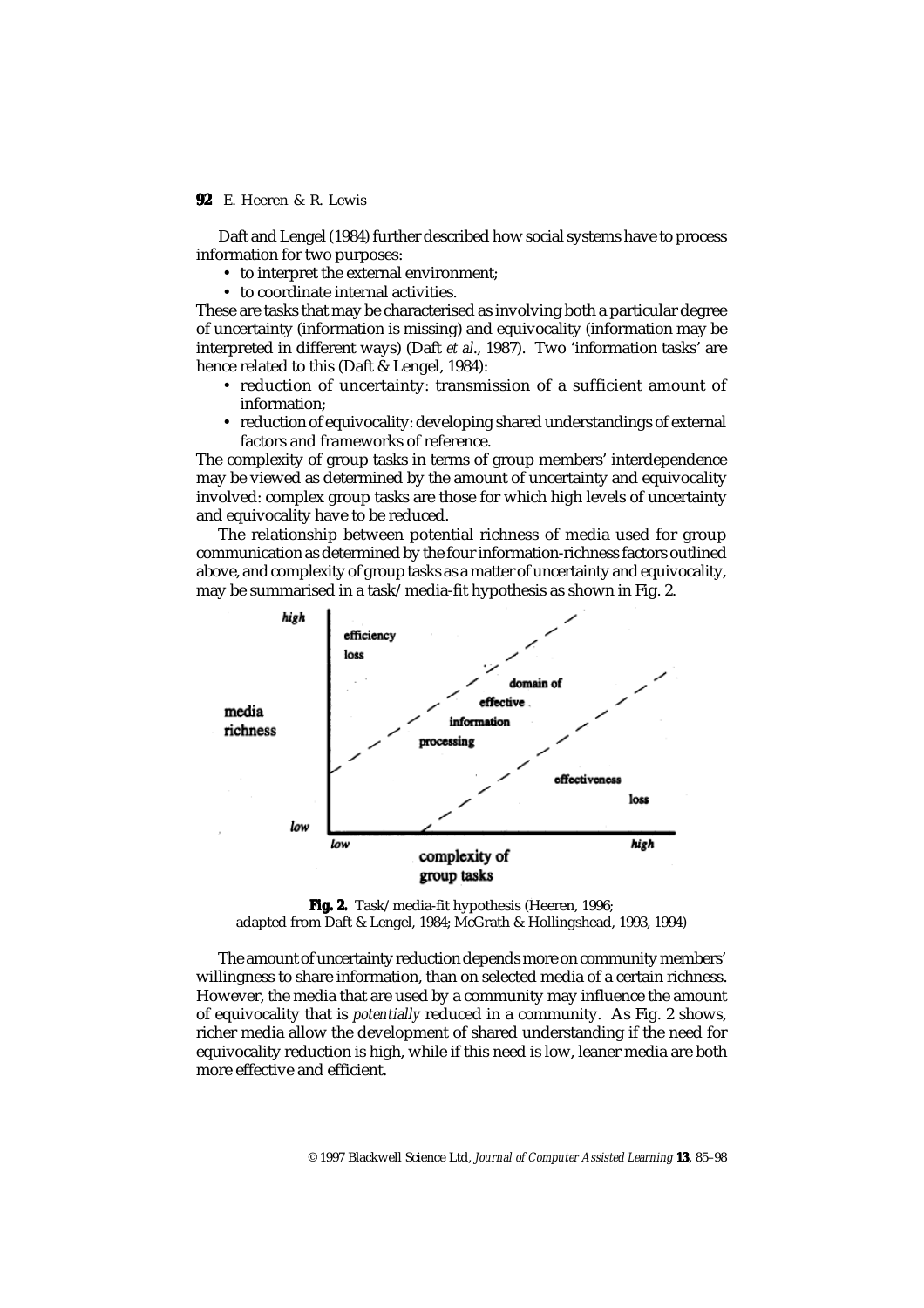'Efficiency loss' in Fig. 2 refers to situations in which the media used provide a higher amount of information richness than necessary, resulting in 'noise'; information about relatively unambiguous matters may raise distracting questions of alternative interpretation. 'Effectiveness loss' on the other hand addresses the problem of too little information richness which makes it hard for participants to understand each other when different interpretations still exist.

The 'exact' positions of specific media on the vertical axis in Fig. 2 is unknown, but the principle of the task/media-fit hypothesis can be illustrated using examples from the case studies. For example, in all three communities studied, reaching common understandings with regard to the planning of the next stage of research (such as focussing on aspects of the research question), which may be considered a group task with a high need for equivocality reduction, was best done and was chosen to be done in a face-to-face setting, the richest medium available. When the VMDL community (Case Study 1) tried to develop research questions and a shared understanding of them through computer conferencing, it was found that equivocality could not be reduced to a sufficient degree (in fact, in the next face-to-face meeting it appeared that the shared understanding that all members thought they had, did not exist at all). Computer conferencing is a leaner medium than face-to-face meetings. It was hypothesized by the community members that the ineffectiveness of the computer conferencing in this respect was partly caused by the medium's textual nature (too few cues), and even more by the relatively low speed of feedback of the medium (too low interactivity) which, for example, did not enable 'speakers' to continuously or even quickly adapt to feedback supplied by 'listeners'.

## **Integrating Media-richness Theory and Activity Theory**

In accordance with Activity Theory, three levels of processing relative to human activity may be distinguished. If human activity is limited to group tasks, and even further to the group members' interdependence in such tasks, a parallel may be drawn with a major concept used in Media-richness Theory: equivocality as determining group task complexity. This suggested relationship is presented in Fig. 3.

To illustrate Fig. 3, the development of a shared understanding of research questions is an example of a group activity at the intentional level, which is a highly equivocal and thus complex group task. The definition of a research methodology is an example of a group task at the functional level, and can be viewed to be of moderate equivocality. Conducting the investigation according to the selected methodology is a relatively unequivocal task at the operational level.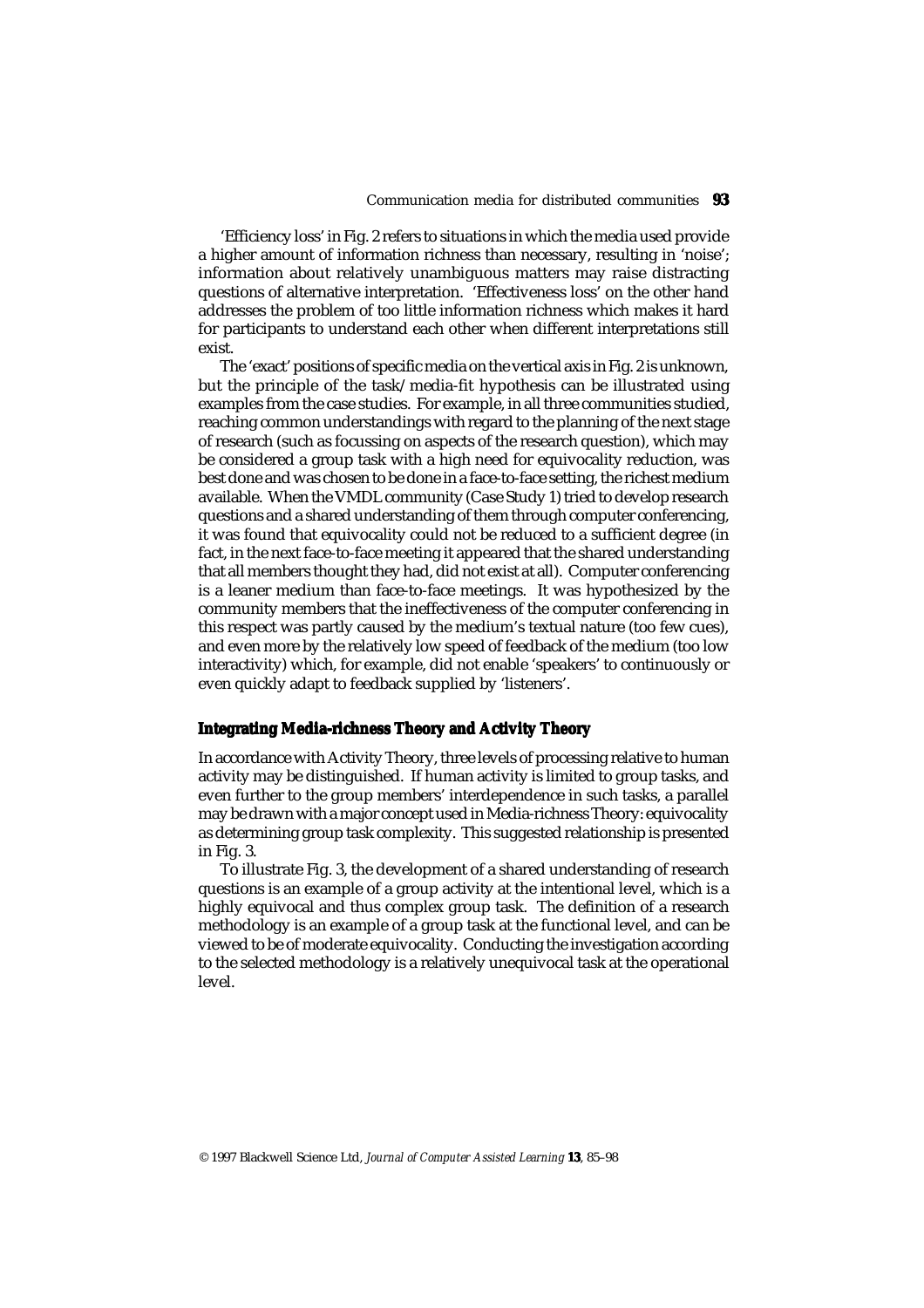| Level of group activity | <b>Equivocality in group tasks</b> |
|-------------------------|------------------------------------|
| Intentional level       | High equivocality                  |
| <b>Functional level</b> |                                    |
| Operational level       | Low equivocality                   |

**Fig. 3. Fig. 3.** Levels of human activity and equivocality of group tasks

Results from the case studies suggest evidence for the proposed relationships. For example, in the European Project Community addressed in Case Study 2, the community's work started off at the intentional level, with face-to-face workshops in which a shared understanding of the project's aims was developed. Activities at the functional level such as the planning of methodology and decision-making structure were also performed in such meetings. However, the leaner medium of computer conferencing appeared effective for operational activities carried out according to those plans, such as exchange of locally created products and negotiation of relationships between these according to 'rules' derived earlier at face-to-face meetings. However, when problems occurred in these operational activities which revealed that the strategy was not appropriate, the group's focus of activity shifted to the functional level again, and a richer medium was required: a telephone call in case of minor equivocality, or a face-to-face meeting in case of more complex problems — perhaps even differences in shared understanding at the intentional level.

Another example comes from Case Study 3 (the Community of Physicists). In this community face-to-face meetings were also held for activities at the intentional and functional levels, for which a high or moderate need for reduction of equivocality in understandings was experienced. Much of the work in this community was, from a group perspective, at an operational level. The results of the strategical planning carried out earlier gave context to operational activities; these could be handled locally, and exchange of the results of such activities could be shared by relatively leaner media such as email and document transfer without resulting in problems of different understandings across sites. However, when strategical issues needed to be renegotiated and the focus thus shifted to the functional level, a richer medium was required and often the telephone was used. Telephone allows verbal information to be trans-mitted, but not higher-variety languages; therefore, if for example graphics were required to reduce equivocality sufficiently, file exchange was chosen as an additional medium to achieve the required information richness.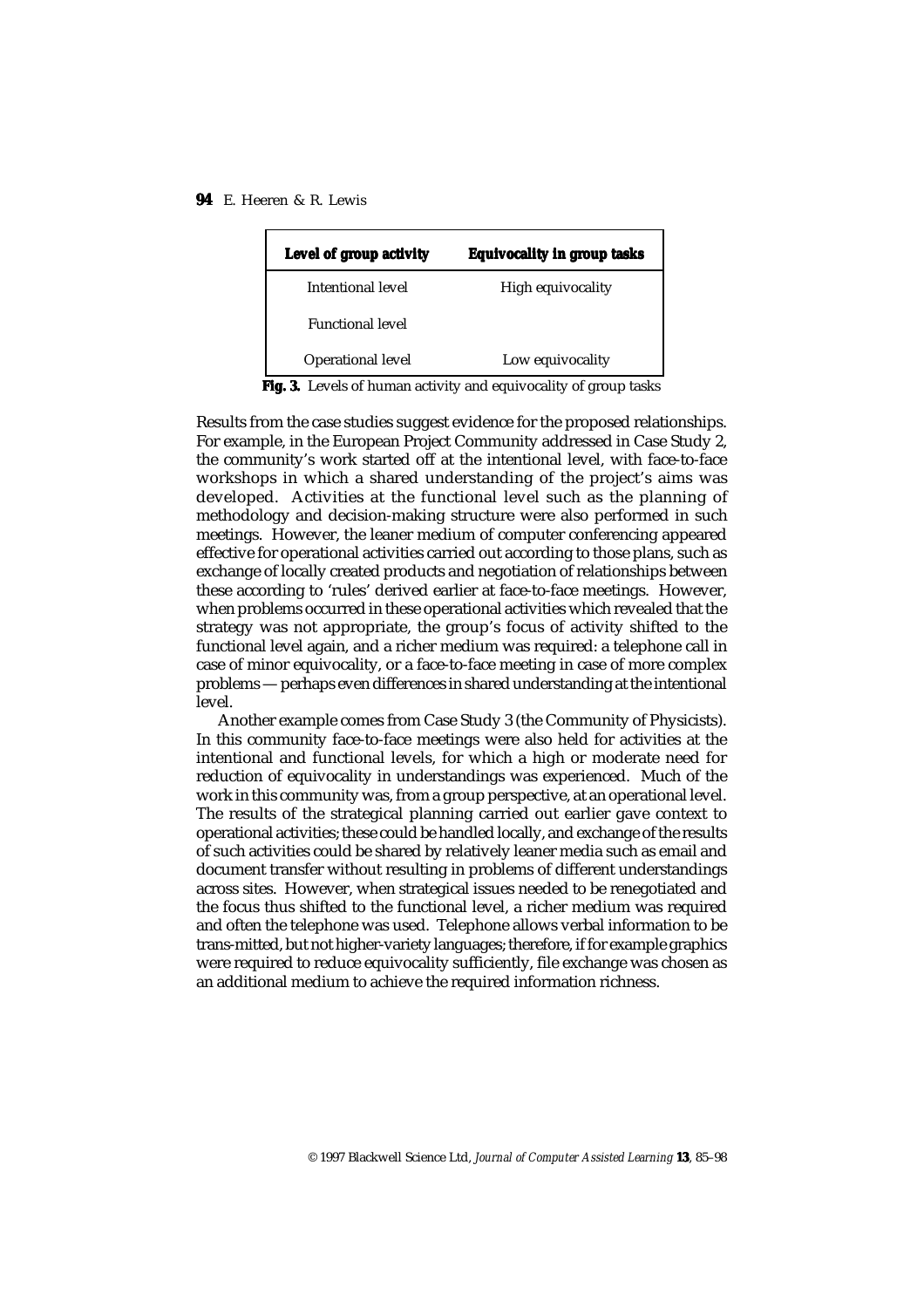## **Media selection in distributed research communities**

Integrating Media-richness Theory with Activity Theory gives the former a context, including a developmental character. The result is a dynamic framework for understanding and recommending task/media combin-ations. Such task/media combinations seem to be an important factor for the success of a distributed research community.

The framework suggests that relatively rich media should be chosen for mediating group activities at the intentional level in order to achieve effective equivocality reduction, while relatively lean media should be chosen for supporting group activities at the operational level to avoid efficiency losses. As group activities at all levels occur in the work of distributed research communities, this implies that such communities require multiple media for mediating their communication and collaboration in different phases of their work. Examples from the case studies show that using a rich medium such as face-to-face meetings is important in the startup phase of a project, so that shared understandings at the intentional level can be developed effectively. Results of higher-level activities will provide context for later lower-level activities which will thus involve less equivocality, and which will therefore require less rich media for effective and efficient collaboration.

The framework described in this section appears useful for making mediaselection decisions in distributed research communities. However, locating Media-richness Theory within Activity Theory with its holistic character implies the usefulness of perspectives that consider other factors as well. The effectiveness and efficiency of the endeavours of a distributed group depend heavily on social, managerial and motivational factors. Hughes and Christie (1995) examined a number of transnational research projects and identified motivational factors and management structures which influenced the perceived value of distributed research teams. The VMDL case studies identified the importance of group management structures and how they need to reflect the communication needs and demands of the group members. Human moderation and leadership of group interactions are critical concerns which must be understood and expressed explicitly in order to maintain group cohesion. Failure to be explicit can lead to feelings of exclusion from decision making and to lower levels of personal commitment to the collaborative goals.

Although such personal and managerial factors determine the success of a distributed community to a large extent, the bottom line of their influence is provided by the media selected for carrying out the activities in the community. The framework introduced in this paper may guide distributed research communities in selecting effective and efficient media. Finally, because of the comprehensive character of Activity Theory, the framework also provides starting points for exploring relationships between Media-richness Theory and motivational and social factors important in the design of electronic support of distributed research communities.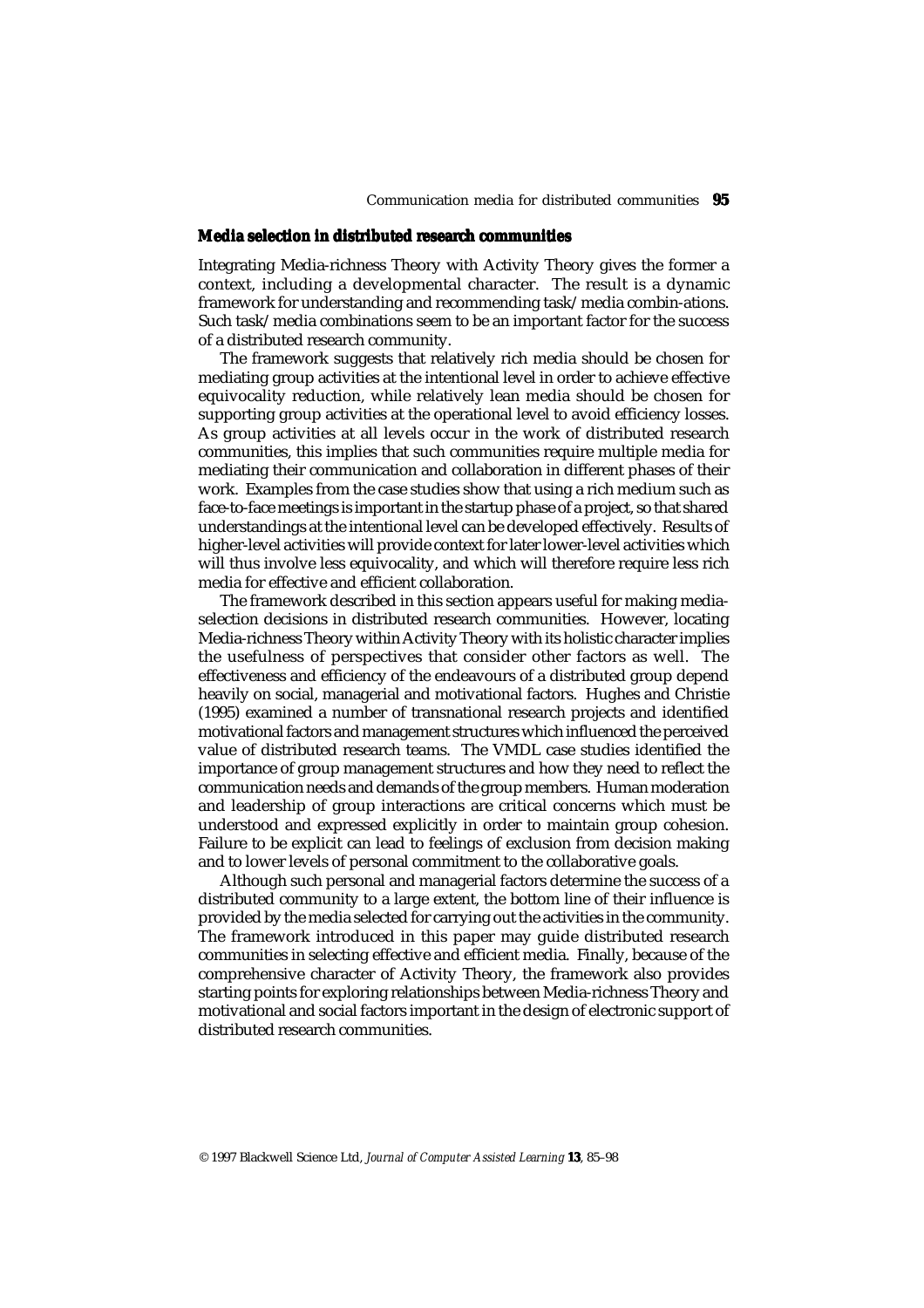## **Learning in distributed communities**

The findings quoted above indicate that communications technology can provide support at certain phases of activity in the context of work. However, there is little evidence that this support assists learning communities *except* where those activities are structured so as to reflect working practices. Activity Theory is beginning to identify critical features of effective distributed working communities and it may be useful to consider these and ways in which these characteristics can be helpful in creating frameworks for distributed learning communities.

An activity emerges or is set-up with a number of *intentions*. In a community this requires establishing a 'common' language with all members coming to be committed to a shared, explicit motive. In other words, the actions cannot be set along strict lines; there must be space for interpretation, negotiation and the establishment of group ownership of the motive.

In a learning community, if this intentional stage of activity is attempted without adequate opportunities for face-to-face interaction (e.g. through videoconferencing — which might soon be available with better function-ality), it will be necessary for the tutor to monitor this stage closely and be aware that some group members might become (or feel — which is just as bad) disenfranchised. Furthermore, it is essential that opportunities be provided for further 'rich' interactions for the group in order to maintain, revise and develop the initial intentions.

VMDL research outcomes indicate that during the activity related to a group task, the leadership/organisational structure must change. There are times when a flat, 'democratic' structure is adequate for decision making but at other times this structure has to change — someone has to take the lead, to become the leader and assist the collaborative process. ". . . groups were likely to achieve a good group product if they proved able to develop a framework of structured interdependence together with individual auto-nomy. This we argue is facilitated by the task design, but relies upon the emergence of a high-status pupil-coordinator. . . " (Hoyles *et al*., 1994, p. 214).

Organisation and leadership issues cannot be ignored if distributed learning communities are to function effectively; they require discussion within the group during face-to-face meetings and require follow-up, as necessary, by the tutor.

"Openness and tolerance, and the will to reflect on others' meanings, are even more important in CMC than in face-to-face discussions. The lack of non-verbal communications and face-to-face contact were obvious in situations where everything went wrong."

(Løth & Køhler, 1995, p. 42)

## **Conclusions**

The availability or choice of communication channels seemed to be critical in the creation and maintenance of the distributed research communities studied. It is suggested that an awareness of the potential and the limitations of each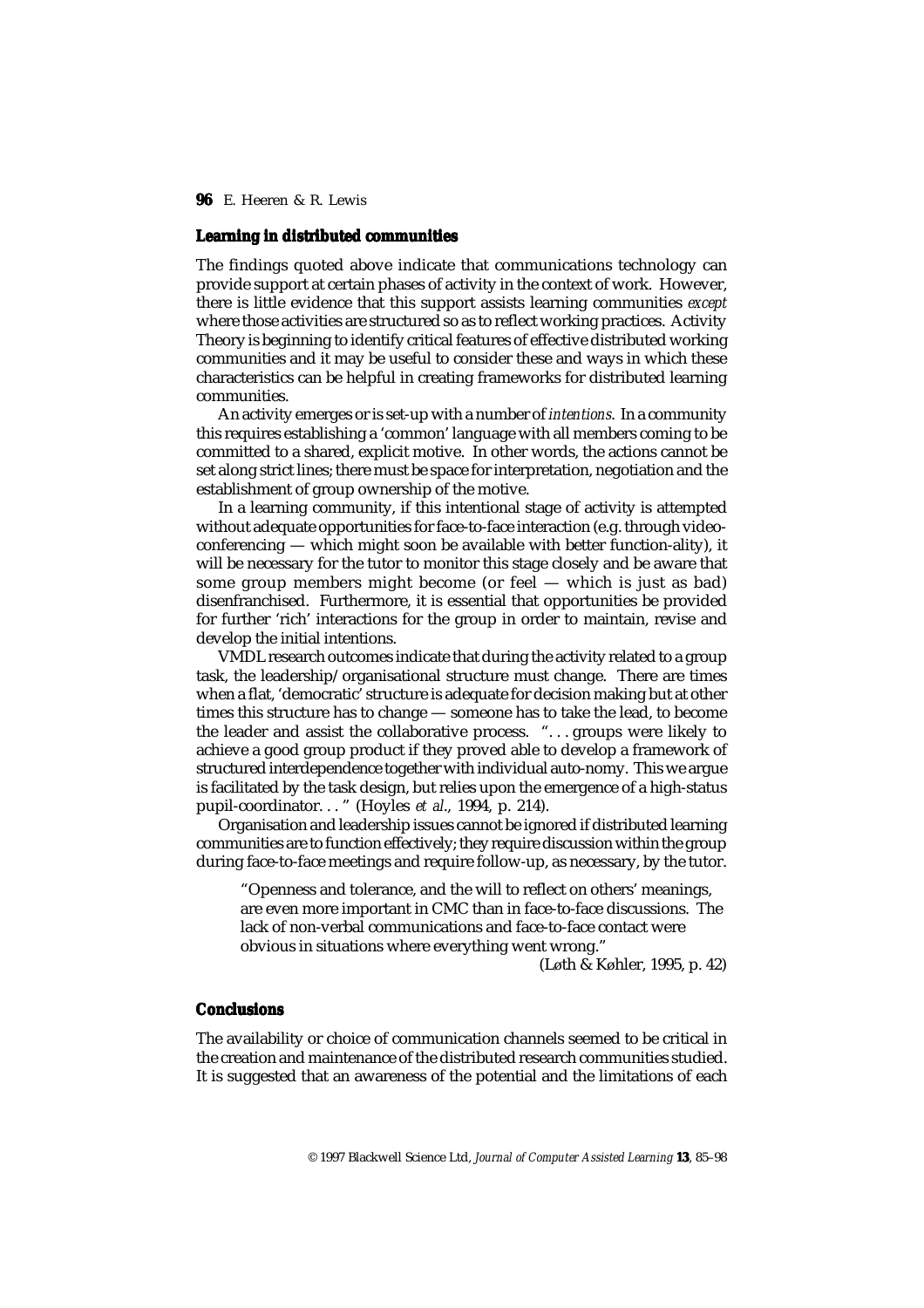class of channel is also necessary when planning to set-up distributed learning communities. Further, it is also necessary to make choices based on the purpose of the communications and the value that they may have for individual members of the community. It is clear that tutors play a key role, not only in being instrumental in making appropriate channels freely available but in monitoring how they are being used and in taking corrective action to sustain fragile learning communities.

#### **Acknowledgements**

The authors wish to acknowledge the added stimulus to their research which was provided by the Human Capital and Mobility Programme of the European Commission (Contract: ERBCHRX - CT940526 with DG XII) and the universities at Lancaster and Twente. Equally they acknowledge the contribution of other members of the VMDL team in Lancaster, Twente, Geneva, Coimbra and at Neurope Lab for their real and virtual interaction in aspects of the collaborative work. From TRC, Peter Hinssen's comments were helpful in the final moulding of this paper.

#### **References**

- Daft, R.L. & Lengel, R.H. (1984) Information richness: A new approach to managerial behavior and organization design. *Research in Organizational Behavior*, **6**, 191-233.
- Daft, R.L., Lengel, R.H. & Trevino, L. (1987) Message equivocality, media selection, and manager performance: Implications for information systems. *MIS Quarterly,* **11**, 355-366.
- Farmer, S.M. & Hyatt, C.W. (1994) Effects of task language demands and task complexity on computer-mediated work groups. *Small Group Research*, **25**, 331-366.
- Heeren, E. (1996). Technology support for collaborative distance learning. *CTIT Ph.D. thesis series No. 96-08.* University of Twente, Centre for Telematics and Information Technology, The Netherlands.
- Hoyles, C., Healy, L. & Pozzi, S. (1994) Groupwork with Computers: an overview of findings. *Journal of Computer Assisted Learning*, **10**, 4, 202-215.
- Hughes, K. & Christie, I. (1995) *UK & European science policy: The role of co-operative research networks*. Policy Studies Institute, London.
- Kaptelinin, V. (1996) Activity theory: Implications for human computer interaction. In *Context and consciousness: Activity theory and human computer interaction* (ed. B.A. Nardi) pp. 103-112. MIT Press, Cambridge, MA.
- Kraut, R., Galegher, J., Fish, R. & Chalfonte, B. (1992) Task requirements and media choice in collaborative writing. *Human-Computer Interaction,* **7**, 375-407.
- Kuutti, K. (1991) Activity theory and its applications to information systems research and development. In *Information systems research: Contemporary approaches and emergent traditions* (eds. H.-E. Nissen, H.K. Klein & R. Hirschheim) pp. 529-549. North-Holland, Amsterdam.
- Leontiev, A.N. (1978) *Activity, consciousness, personality.* Prentice Hall, Englewood Cliffs, NJ.
- Lewis, R. & Collis, B. (1995) Virtual mobility and distributed laboratories: Supporting collaborative research with knowledge technology. In *Innovative adult learning with innovative technologies* (eds. B. Collis & G. Davies) pp. 163-173. Elsevier Science, Amsterdam.